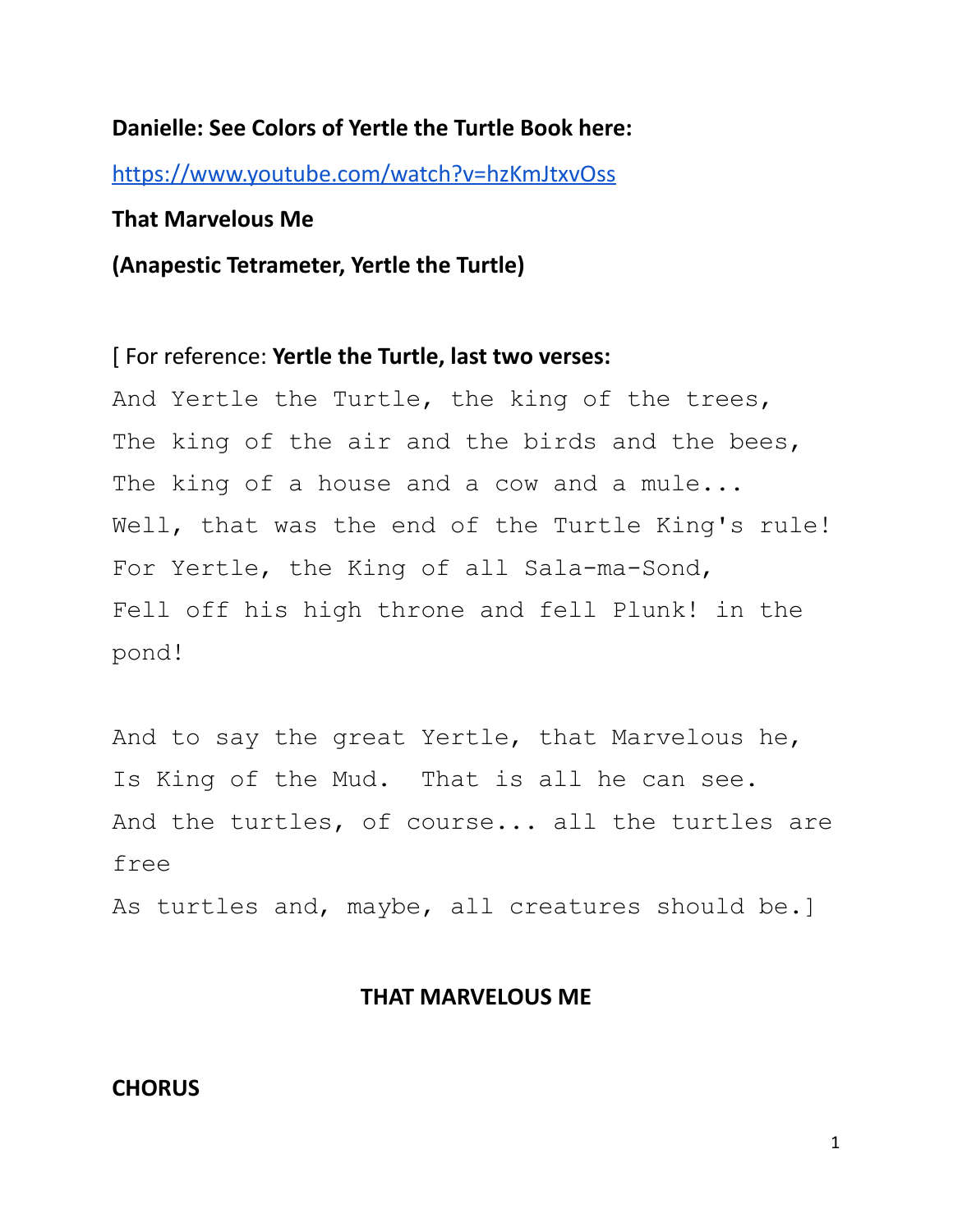### **Trump**

it's me, yes it's me, oh that marvelous me! Sunshine blasts out my ass, non-stop marvelous-LEE DONALD TRUMP!, yes it's me, tell your friends come and see Oh yes Donald - J. - Trump, yes, that marvelous me!

Watch me now, and watch how, I mark Trump in the sky See my name in bright lights, on each thing that I buy Universities, buildings, hotels, Trump Versailles! With my name, Trump, Trump, Trump, splash it bright and up high!

Not enough, that's the stuff! Make it soar! Trump galore! Build it bigger and bigger, then pile on still more! Build more towers, see my powers? (And you bet I keep score!) Yes it's Donald J. Trump et encore et encore!

## **CHORUS**

Yes it's me, me, me me, oh that marvelous me!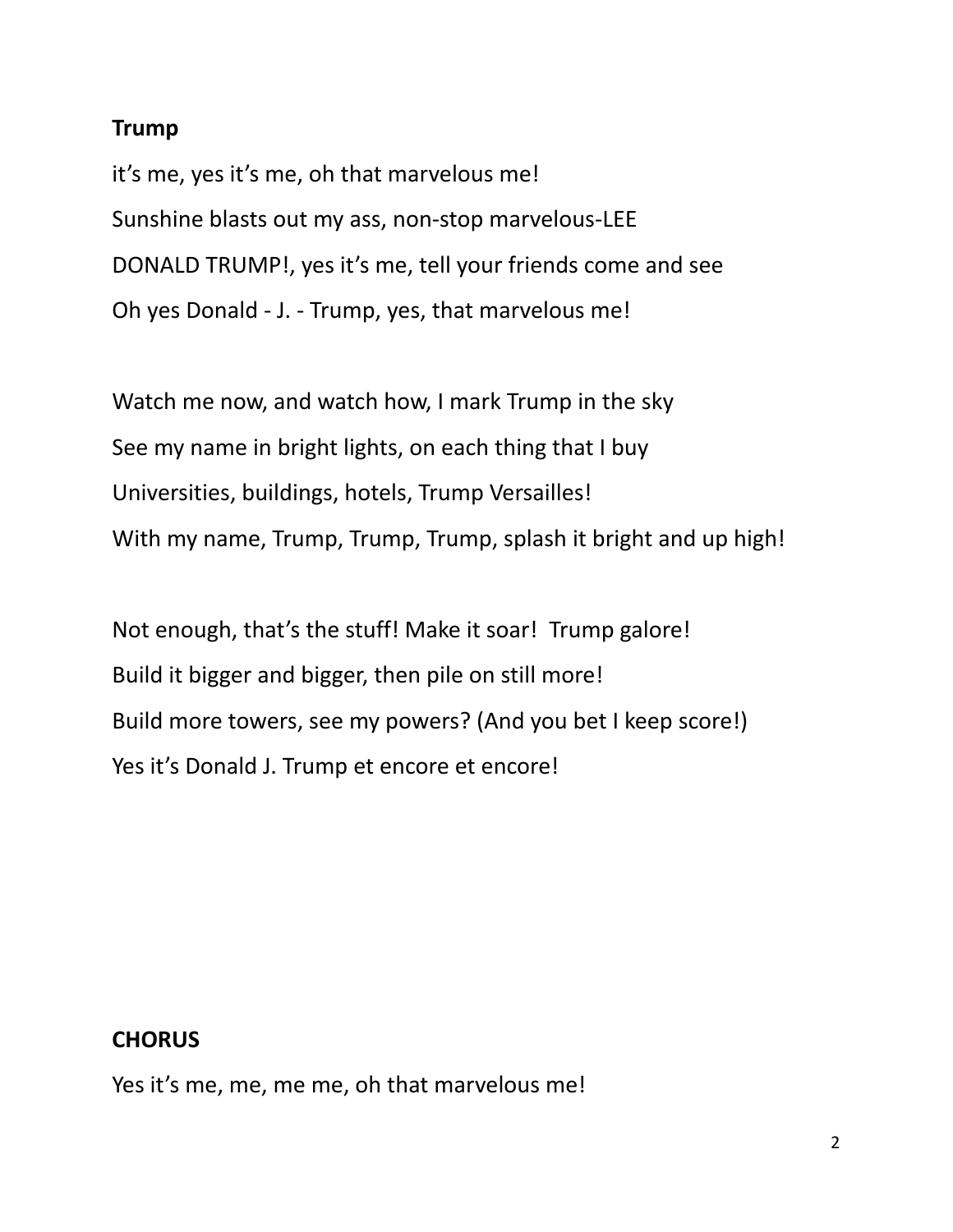Watch me shoot, Trumplette-poop, stratospherical-LEE DONALD TRUMP!, yes it's me, tell your friends come and see Oh yes DONALD - J. – TRUMP!, yes that marvelous ME!

It was ME, the great author of the Art of the deal

# **DEMI**

Well, not really…

# **TRUMP**

It was ME who first showed how great bankruptcy feels

# **DEMI**

That was an achievement?…

# **TRUMP**

It was ME, who first made Apprentices squeal

# **DEMI**

That's a good thing?

# **TRUMP**

And it's Me, Trump, Trump ME!, across everything smeared

# **CHORUS (TRUMP)**

Only me, me, me Me, oh that marvelous ME!

Watch me slime on a dime with the most heartless glee

DONALD TRUMP!, on the stump, tell your friends come and see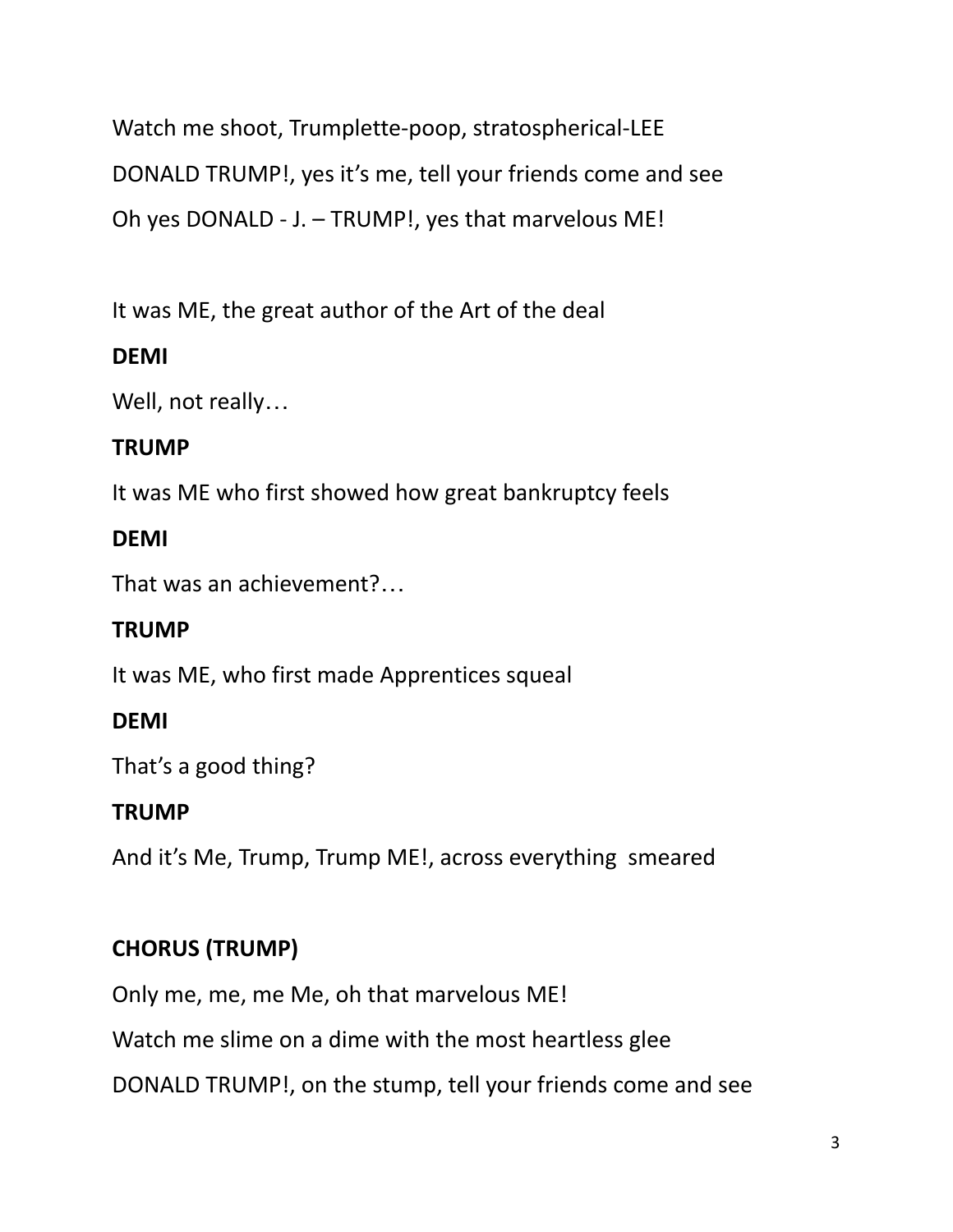Oh yes DONALD - J. – TRUMP!, yes that marvelous me!

They all think that I'm daft, but I know what to do I won't play like the others, you know the ones who Try to plan and prepare and think thoughtfully through When the answer I know's a long-known family rule

You want plans? You want answers? The answer is ME! Questions on wages, Korea? It's ME! Immigration, security? Answer with ME! Is that hard to do, moron? repeat after me

## **CROWD (-DEMI)**

Yes it's HE HE, HE, HE that marvelous He! No one dumps like a Trump, get your shit-show here free! DONALD TRUMP!, yes it's HE, tell your friends come and see Oh yes DONALD - J. – TRUMP!, yes that marvelous HE!

Yes it's HE HE, HE, HE that marvelous He! No one humps like a Trump, all the porn stars agree DONALD TRUMP!, yes it's HE, tell your friends wait and see Oh yes DONALD - J. – TRUMP!, yes that marvelous HE!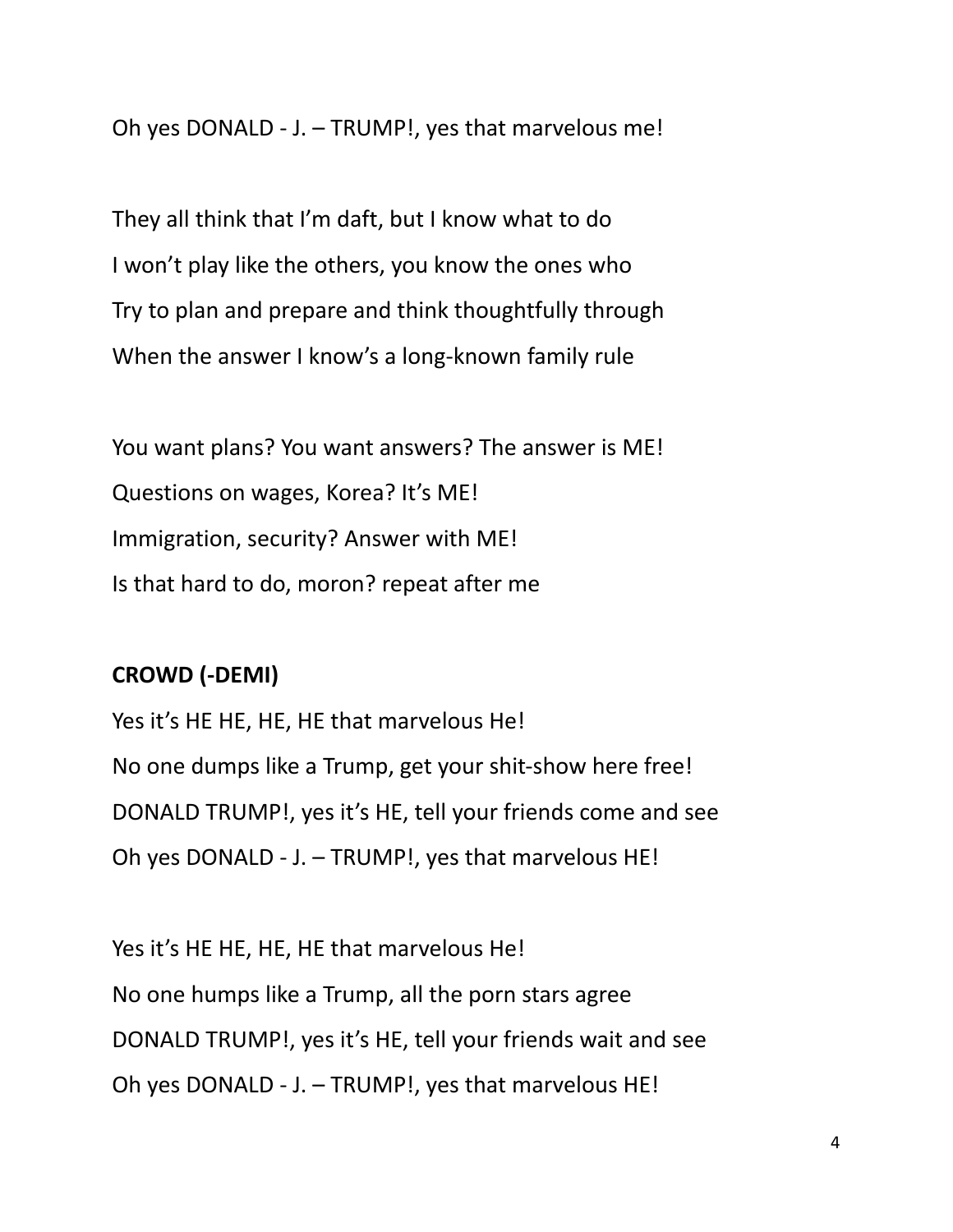Financial Disclosure

Over Exposure

Forclosure

Keep your composure

Composer

Bull Dozer

Ambrosia

Garbage disposer/al

Enclosure

Deal Closer

Laughing stock

Russia

Shrapnel

Trump, Trump, Trump, WE, WE, WE shout that marvelous name We will follow

Bizarro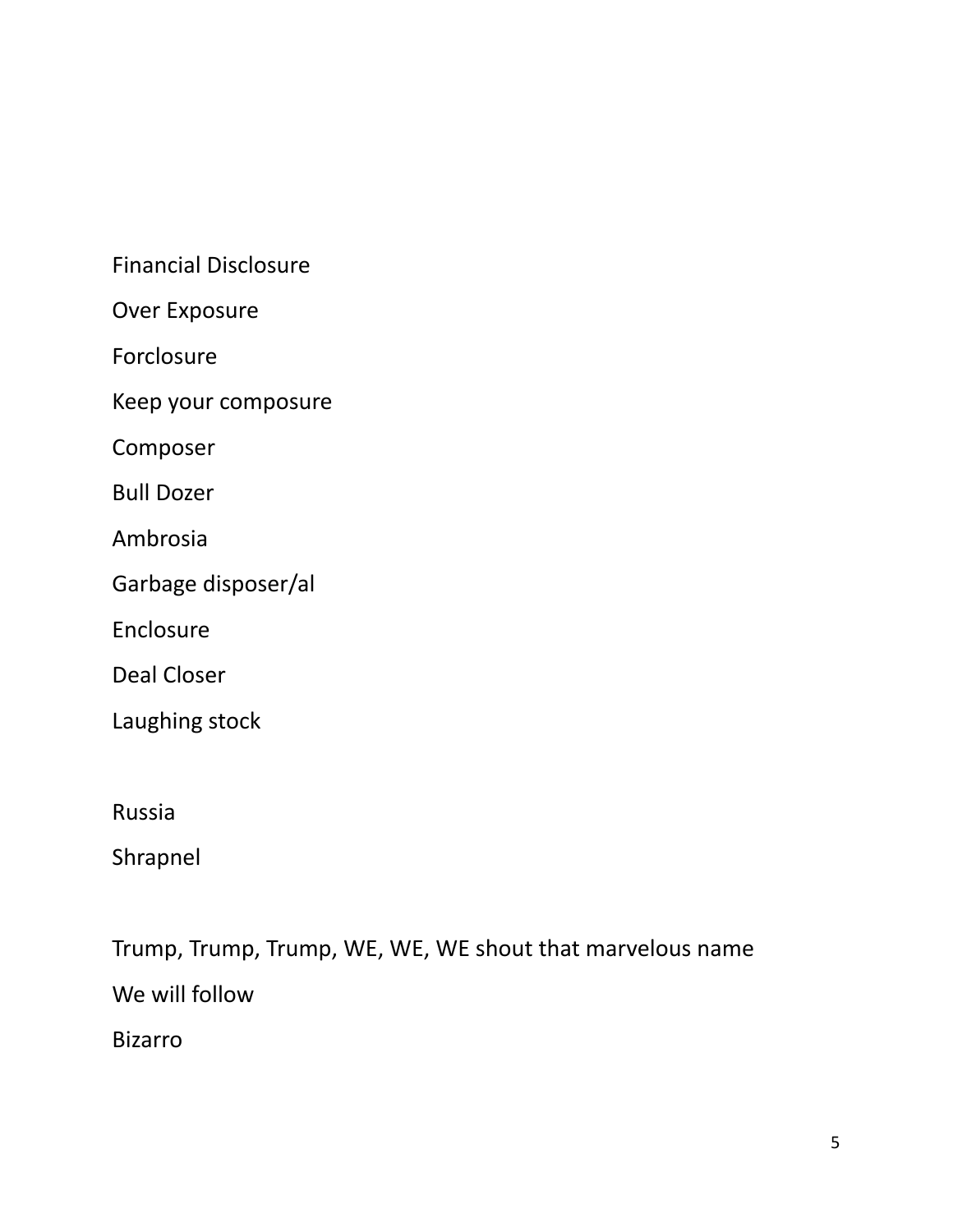Forsake all others

Trump, Trump, Trump that

But what if that plan fails? Well then go to plan B? And Bully and then bully, and then rinse and repeat Little Mark, Pocahantas, Porn Mike, Sloppy Steve! Tired Jeb, Lyin Ted, Crooked Hilary -- see?

[ Builds ] -- Don't you see?!

Chorus

They're not me, me, me, me me, oh that marvelous me!

DONALD TRUMP!, yes it's me, tell your friends come and see Oh yes DONALD - J. – TRUMP!, that marvelous me!

Aside -- Ever too excessive or off-beat? -- who me? Never!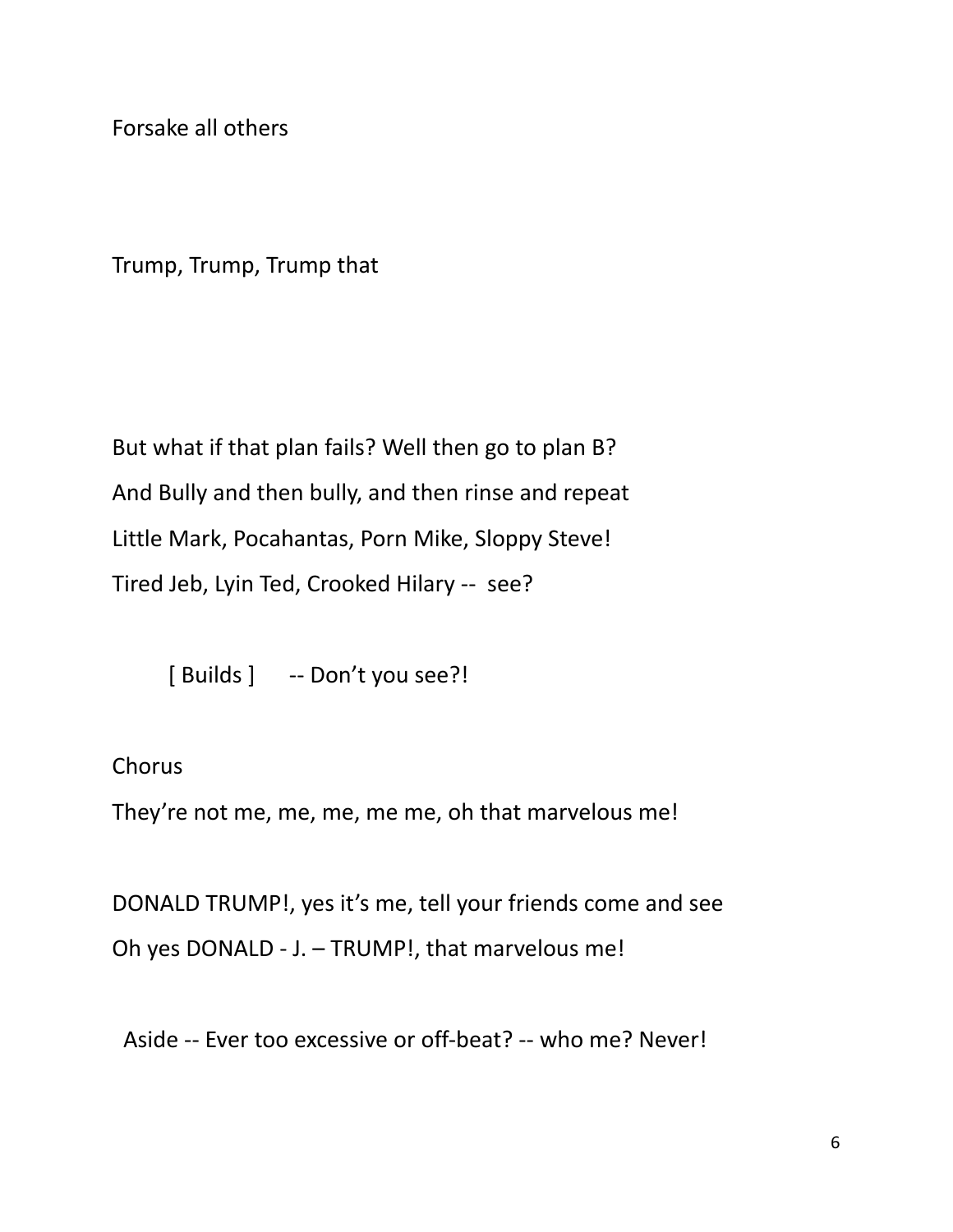For I'm Donald J. Trump that Marvelous ME!

Deplore, abhor, adore encore et encore galore Everybody shout Trump! Let it shine shore to shore Let it be Donald Trump that begins the next war!

We need Trump in still bigger So they know the score door, for what for? Whore poor, roar, store, WAR , shore to shore, eye sore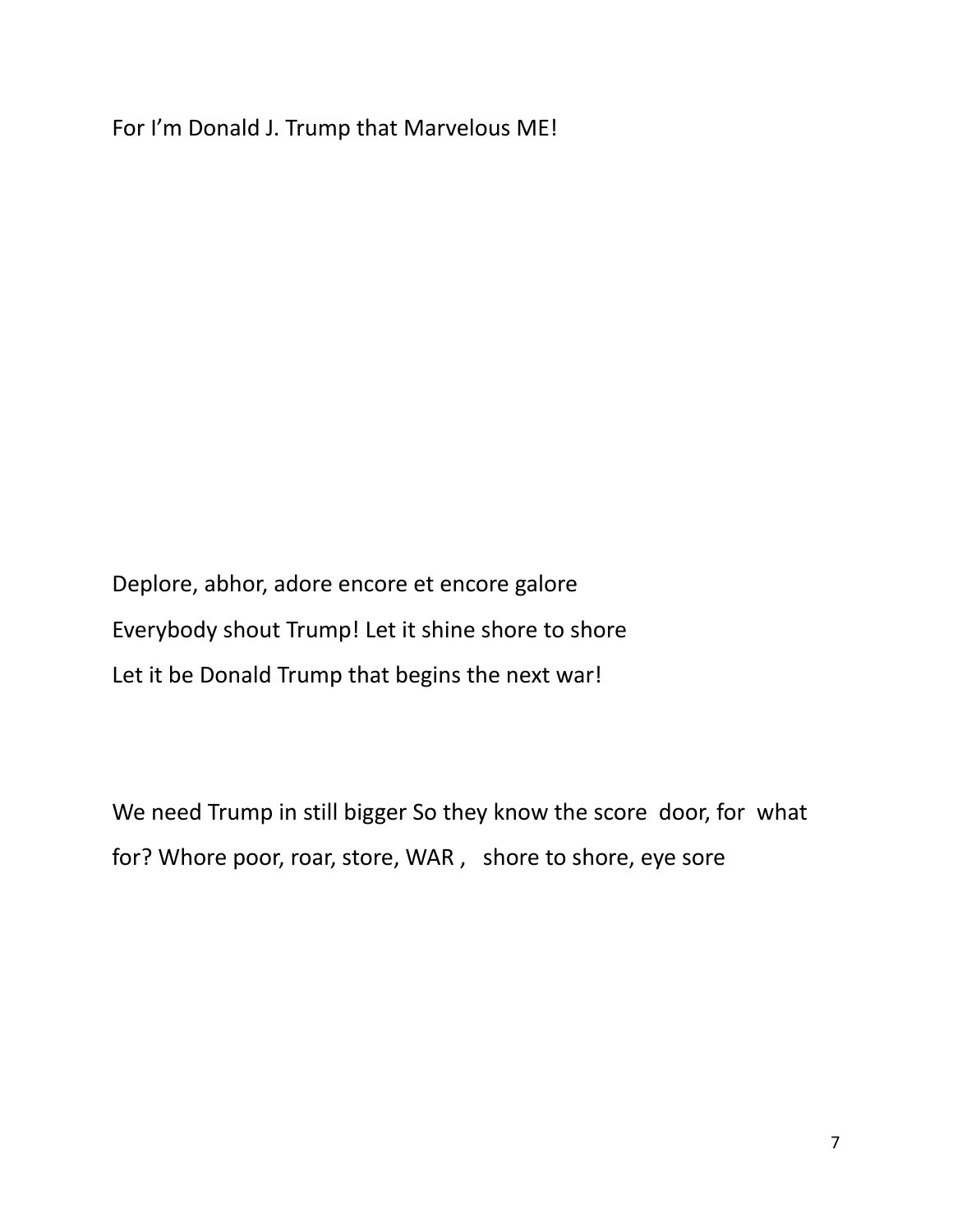### JUNK

Silver spoon, to the manor was born and all that The rules don't apply when you're me, living fat Grab a burger or fries, or some tits or a twat It's marvelous me, Trump, the act of all acts!

So a want comes to mind I should be president If I win and get in, what a gift in the end They'll have me, Donald ME, the divine, heaven-sent Gracing them with my presence, what else could they want?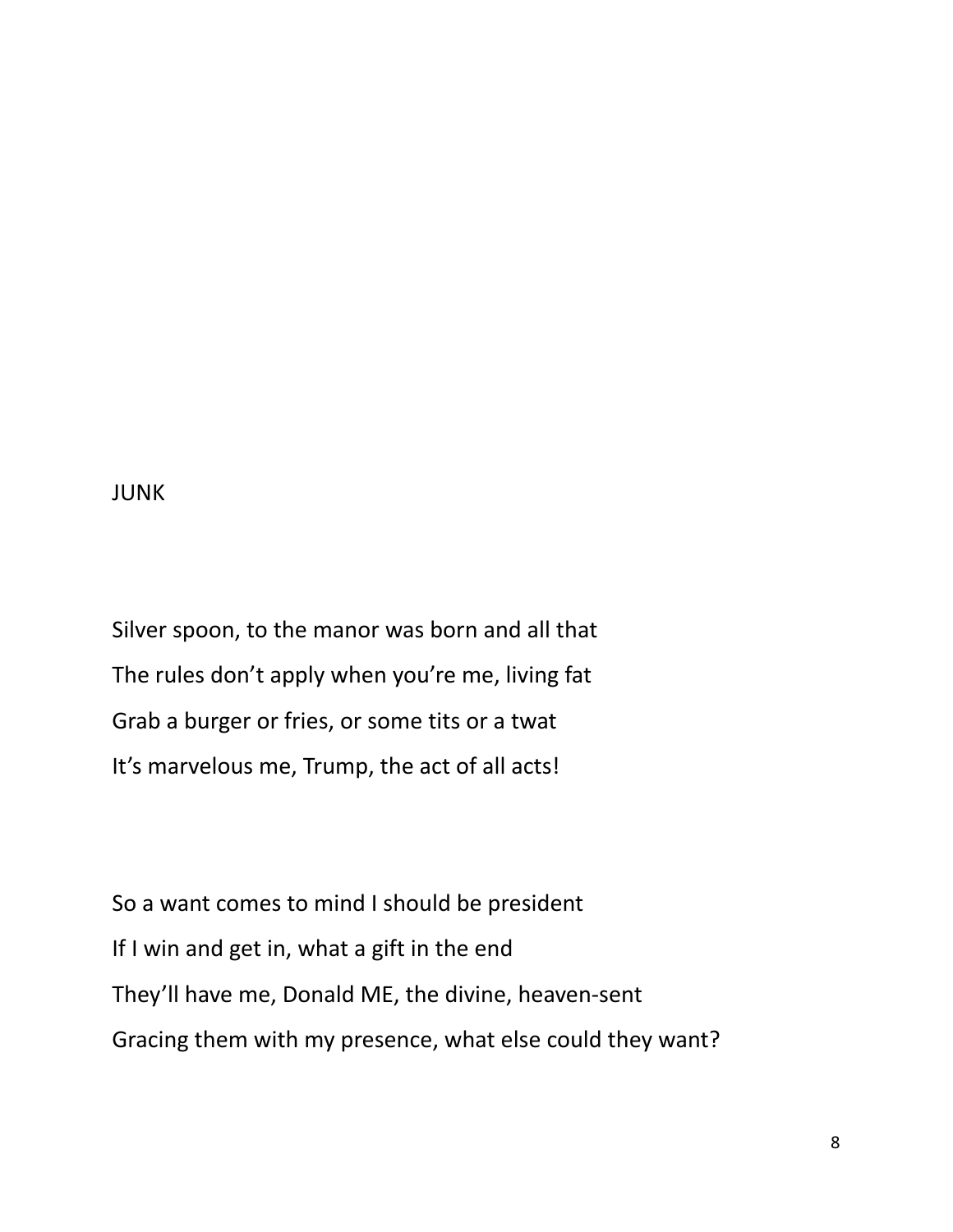Dr Seuss—Spots on thars

In my mind early on an outrageous idea Slithered in, crittered in, like a gonorrhea its pustuling, smack, into thoughts I

One gray day, my fine ego produced a big plan A big plan, A big ego, yes big and most grand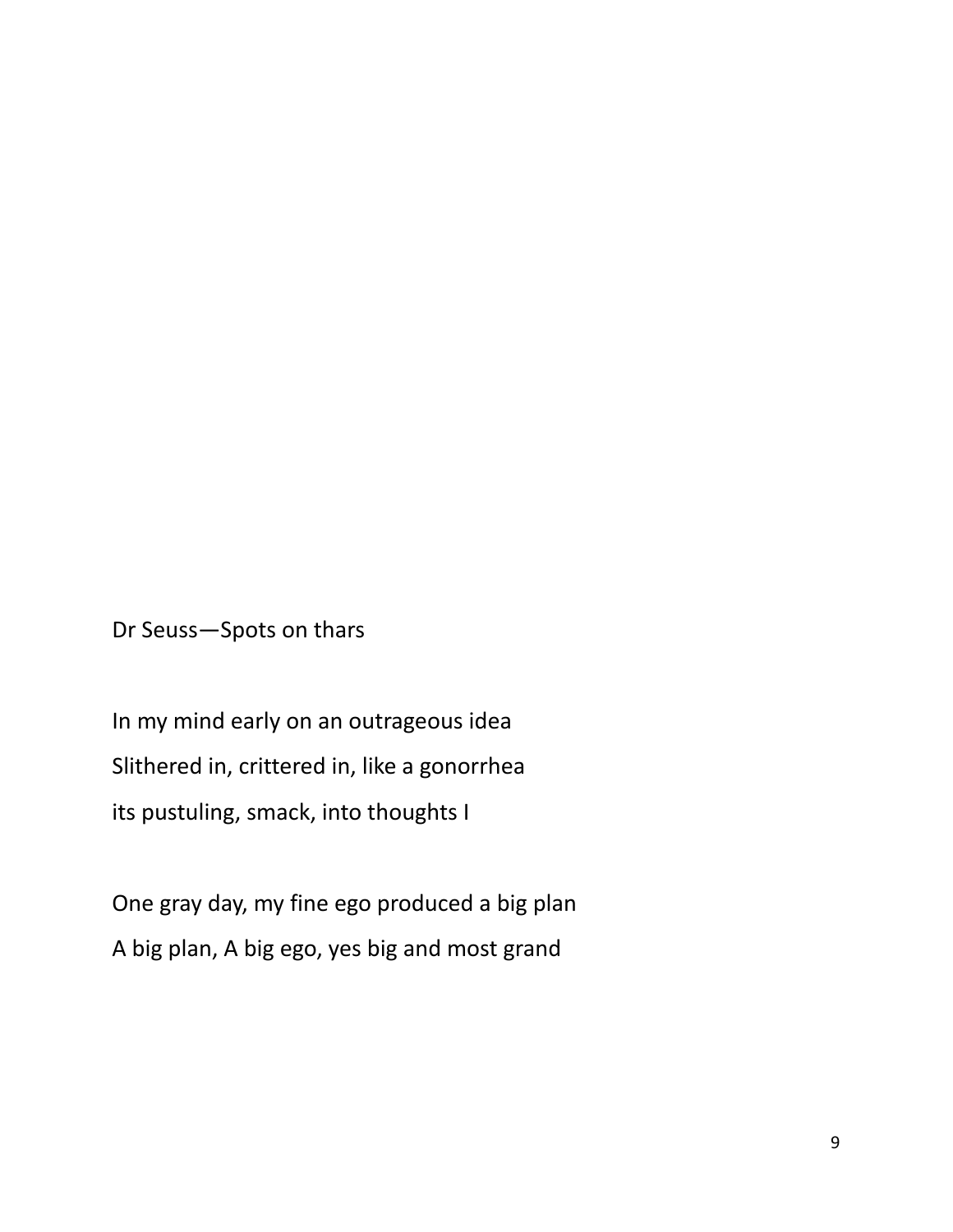build endless towers

Watch me now, so inspired, as for you, you, you're fired!

build endless towers

see my powers

Dripping Grab my crotch,

I can win, hold all calls -- Tell the left lick my balls I can speak middle class, tell the rich suck my ass I can do Jesus Christ, hell I'm him on a bike! And what's more, he was poor! A pathetic child's whore Look at me! Richie Rich, Silver Spoon, life's a bitch

Oh I know, I was born, a silver spoon

I'm the king of a cow! And I'm the king of a mule!